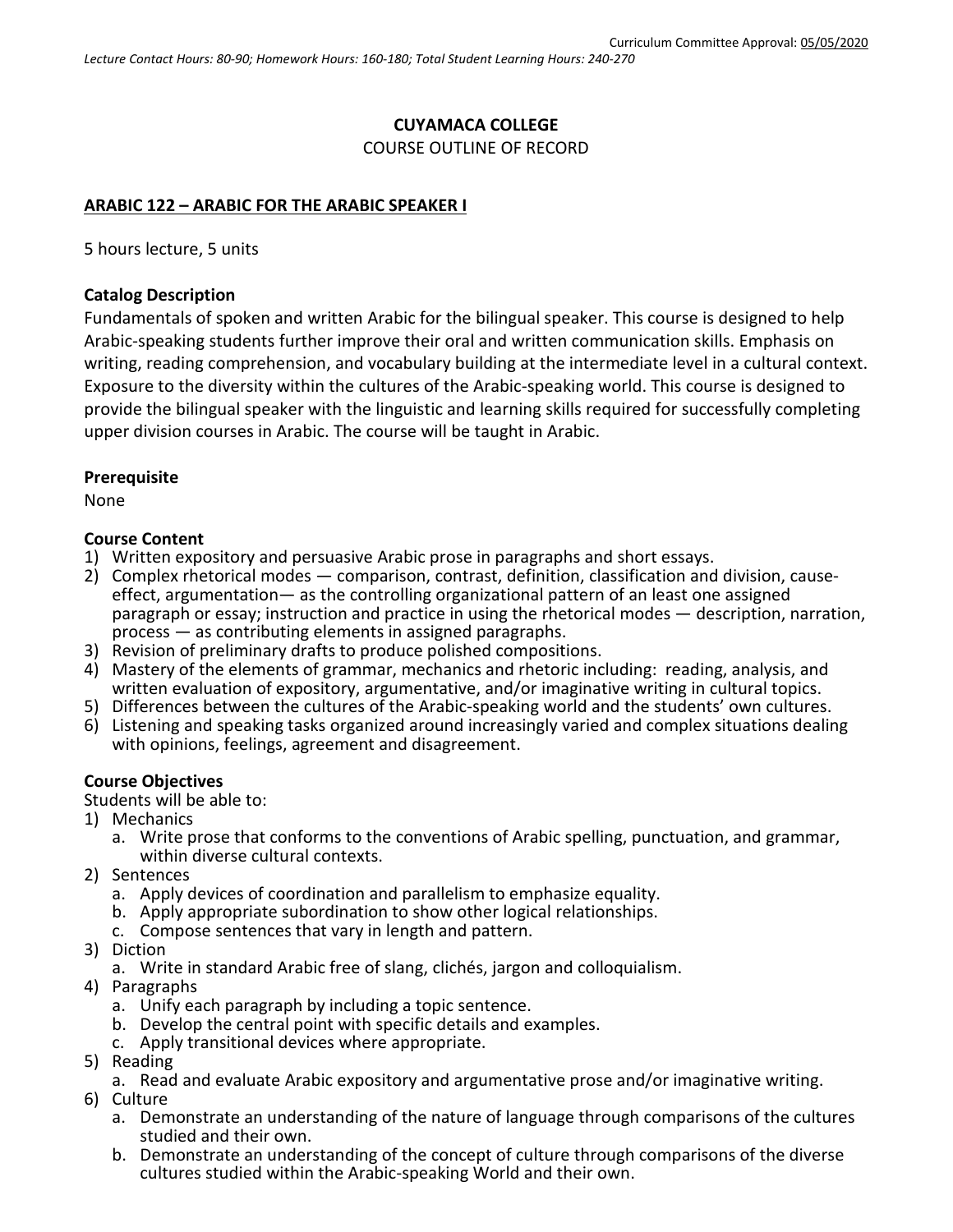- c. Examine the history and the formation of the Arabic speaking cultures by analyzing the way in which many subcultures combined, producing what today defines the Arabic culture, its subcultures and others. By examining this trend and comparing it to those trends found in Spain during the Moors conquest — students will develop an awareness of the ways in which people throughout the ages and in different cultures have responded to themselves and assessment for the future by examining patterns of the past.
- 7) Compare simple patterns of behavior or interaction in various cultural settings.
- 8) Compare and contrast tangible products (e.g., clothes, musical instruments, food) of the other cultures and their own.
- 9) Compare and contrast intangible products (e.g., essays, stories, rhythms, songs, folktales) of the other cultures and their own.
- 10) Identify, discuss, and produce types of artwork, crafts, or graphic representation enjoyed or made by their peer group within the cultures studied.
- 11) Demonstrate that they recognize themes, ideas, or perspectives of the culture.
- 12) Acquire information and recognize the distinctive viewpoints that are only available through the cultures studied. Students view cultural documentaries in Arabic, read current newspaper and magazines for current related issues. Students are also encouraged to discover, related web sites on the Internet.

# **Method of Evaluation**

A grading system will be established by the instructor and implemented uniformly. Grades will be based on demonstrated proficiency in subject matter determined by multiple measurements for evaluation, one of which must be essay exams, skills demonstration or, where appropriate, the symbol

system.

- 1) Periodic written and oral quizzes.
- 2) Compositions.
- 3) Midterm and final exams to evaluate cultural awareness and writing skills.

# **Special Materials Required of Student**

None.

# **Minimum Instructional Facilities**

- 1) Standard classroom with blackboards.
- 2) Audio-visual facilities.
	- a. Smart Cart: (computer & DVD player)
	- b. Projector/Screen.

# **Method of Instruction**

- 1) Written and oral exercises.
- 2) Assigned and impromptu oral readings and presentations in Arabic
- 3) Presentation and explanation of the structure and mechanics of Arabic.
- 4) Written compositions.
- 5) Lecture, discussion, questions and answers conducted in Arabic.

# **Out-of-Class Class Assignments**

- 1) Written homework assignments from textbook.
- 2) Study grammar and vocabulary.
- 3) Assigned readings.
- 4) Preparation for oral presentations cultural topics.

# **Texts and References**

- 1) Required (representative example): Arabic Literature Anthropology. Ebook pdf. Version. A selection of Arabic literature readings edited by Abu Al Hassan Alnadwi (Arabic Language). [كتاب من مختارات العرب قسم النثر](https://www.noor-book.com/%D9%83%D8%AA%D8%A7%D8%A8-%D9%85%D8%AE%D8%AA%D8%A7%D8%B1%D8%A7%D8%AA-%D9%85%D9%86-%D8%A3%D8%AF%D8%A8-%D8%A7%D9%84%D8%B9%D8%B1%D8%A8-%D9%82%D8%B3%D9%85-%D8%A7%D9%84%D9%86%D8%AB%D8%B1-pdf) Books-Noor a. .
- 2) Supplemental:
	- a. Handouts provided by the instructor.